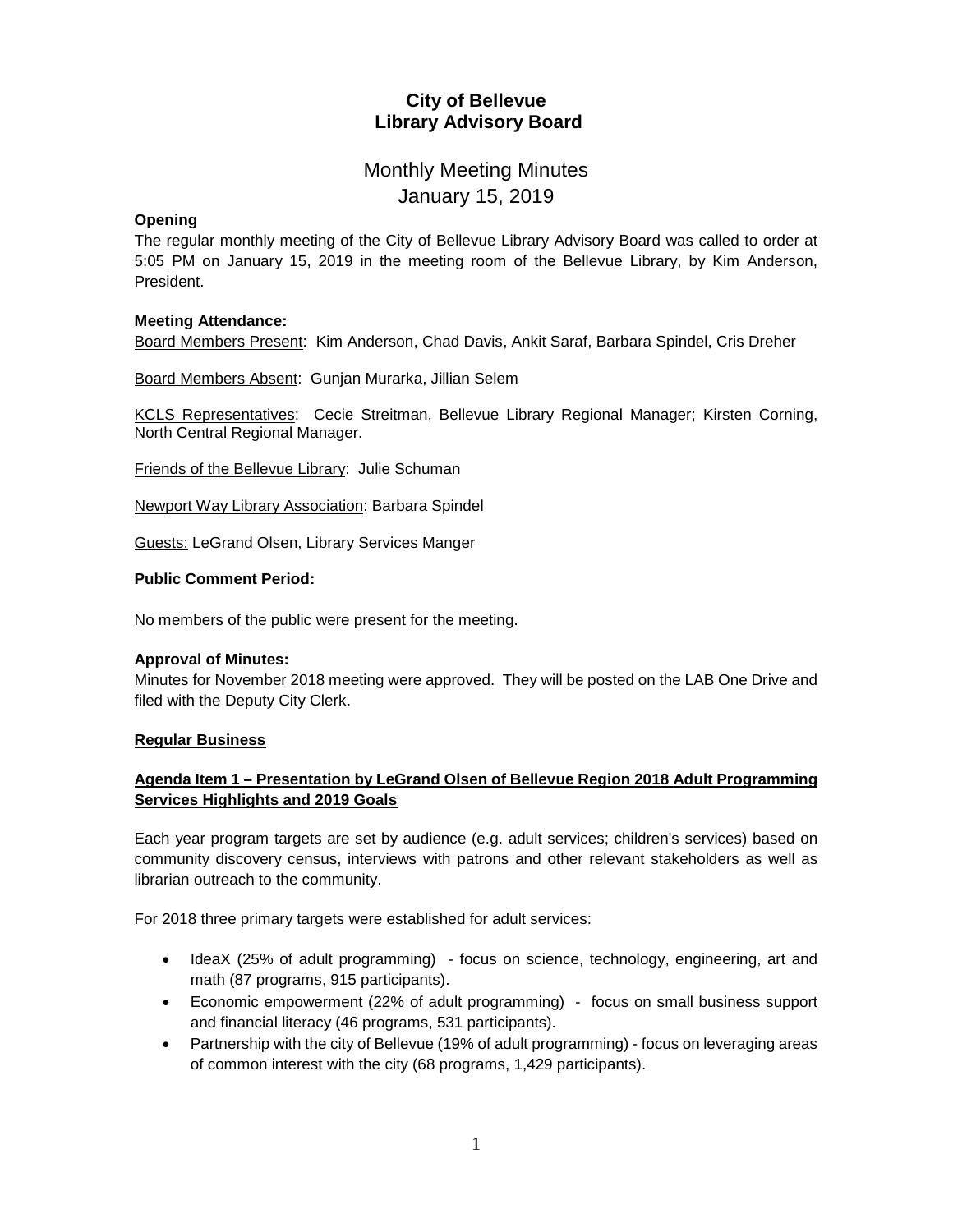All other programs, which accounted for 47% of staff efforts, generally fall into one of two categories: centrally developed KCLS supported programs or community driven locally developed programs and services. In 2018 there were 149 such programs with 3,159 participants.

While the majority (78%) of programs are held in the library, efforts are also made to bring services to patrons with 22% being held in locations outside of the library.

In total, adult services librarians organized and hosted 350 programs with 6,034 participants.

75% of program offerings are funded by KCLS and the KCLS foundation. However, efforts of Friends of the Library organizations play a significant role in providing additional funding that enables the library to create a number of programs tailored to the specific needs and interests of the Bellevue community - 86 programs with 2,570 participants in 2018.

Going forward, library services will be down about 60 hours of adult librarian time (i.e. roughly 1.5 headcount). The goal will be to make up for this through efficiencies such as avoiding duplication, identifying who is in the best position to deliver various programs and services, using past experience to figure out what works best, creating tighter alignment as adult and children's services are brought under one manager, etc.

In 2019 and beyond it is anticipated that the general mix of services will be similar to the current mix.

### **Agenda Item 2 – Review of Jennifer Robertson's Visit**

In November Jennifer Robertson visited and provided better clarity on the most effective and useful way for the library advisory board to conduct outreach to the city council. What the board took away from her comments is that:

- Showing up monthly at city council meetings to provide library highlights is too frequent and not high priority enough;
- The council is primarily interested in using council meeting time for high priority issues;
- Educating the city council about the upcoming levy lift rises to the appropriate level of priority to merit time but we should be sure to coordinate any efforts on this front with KCLS since they want to control and lead the roll out;
- As far as the annual report to the city council we will shoot for the September/October time frame since, among other things, we will have results of the summer reading program which will be of interest.

### **Reports:**

### **Bellevue Friends of the Library**

The annual foreign language book sale is scheduled for the last week in April. All items priced at \$0.50. While this may seem low the BFOL has received so many donations (perhaps due to the popularity on Marie Kondo's Netflix show on un-cluttering your life) that they really want to sell as much as possible. Last year they raised almost \$4,000. There will also be a back to school sale in July.

### **Newport Way Library Association:**